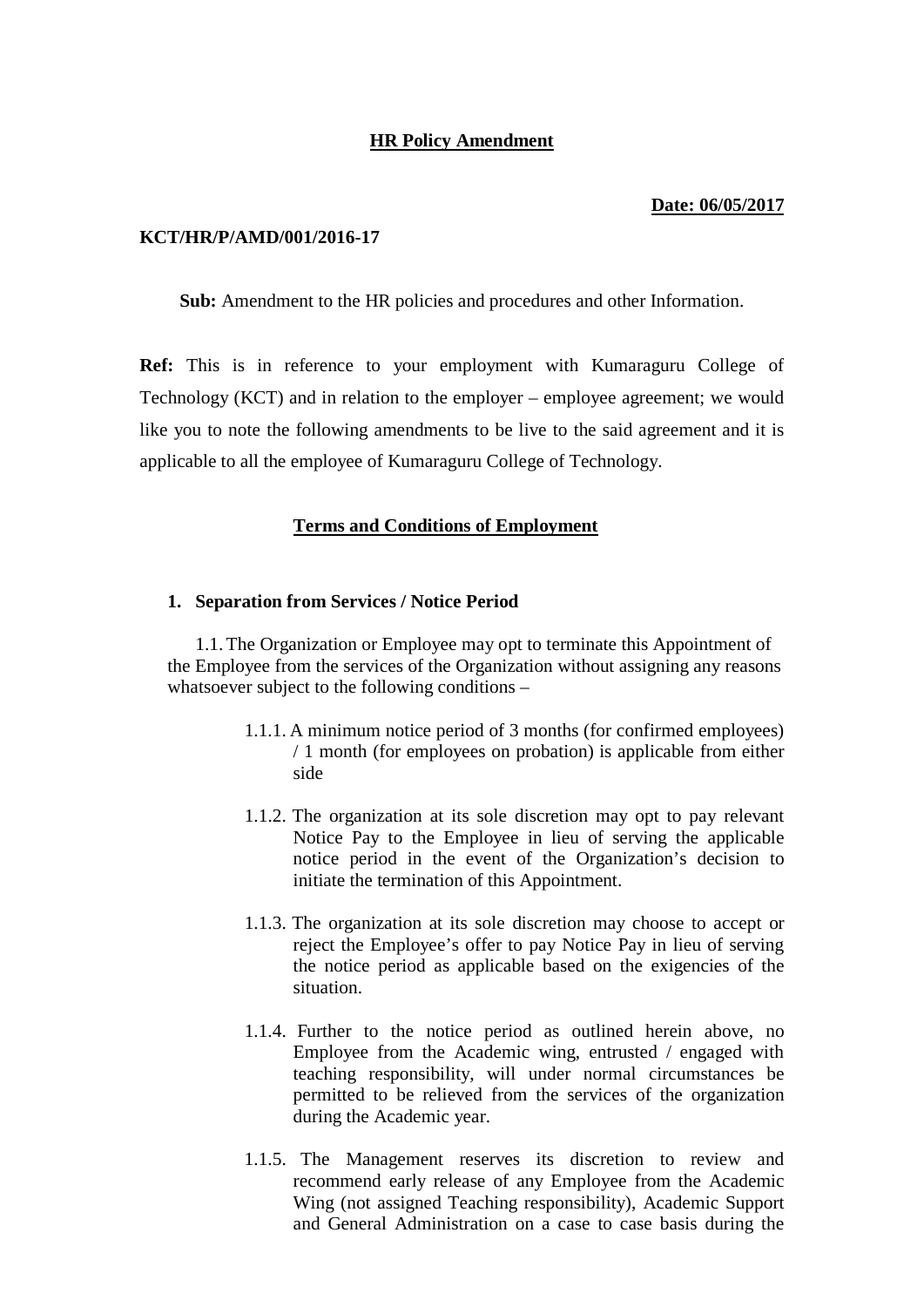Academic year as per the Notice period and applicable conditions as mentioned herein above.

1.1.6. Where an Employee requests for being relieved during the Academic year - The Management reserves its discretion to review, and on case to case basis, any request from the Employee for being relieved during the Academic year and any deviations will be at the sole discretion of the Management.

1.2. The Organization reserves the right to compulsorily relieve the Employee from the services of the Organization, without any pay (or in kind) in lieu of serving any notice period that may be applicable, at any point in time for reasons including, but not limited to, the following –

- 1.2.1. Not abiding by the Policies, Practices, Systems, Rules and Regulations that apply to all Employees of the Organization at any given point in time including new additions, revisions and changes to Policies and Practices of the Organization by the Management.
- 1.2.2. Willfully or otherwise neglecting duty, responsibilities assigned, refusal to accept lawful instructions from the reporting supervisor or HOD or Principal or the Management including Chairman, Correspondent, Joint Correspondent
- 1.2.3. Any act(s) that constitute disobedience, insubordination, incivility, intemperance, irregularity in attendance, inconsistency in workplace availability, instigating fellow colleagues and / or students alike to act against the interests of the organization, misconduct and failure to discharge duty
- 1.2.4. Performance not meeting expectations of the Organization based on communicated standards.

# **2) Transfer**

You are liable to be transferred from one department to other if required by the management due to exigencies of work.

## **3) Other Terms & Conditions :**

3.1. While serving the Institution, you shall show commitment in your work and devote the whole of your working time exclusively to your duties with the Institution and shall not engage yourself directly or indirectly, without prior consent of the Joint Correspondent in writing, to any other institution with or without remuneration in any trade, business, occupation, or employment.

- 3.2 You should perform all your duties to the satisfaction of your HOD / Principal / Joint Correspondent / Correspondent.
- 3.3 You should cooperate with the Institution in executing the academic, co-curricular and extracurricular activities in the college.
- 3.4 You will be governed by the rules and regulation of this institution. Which are now in force and which may come into force in future.